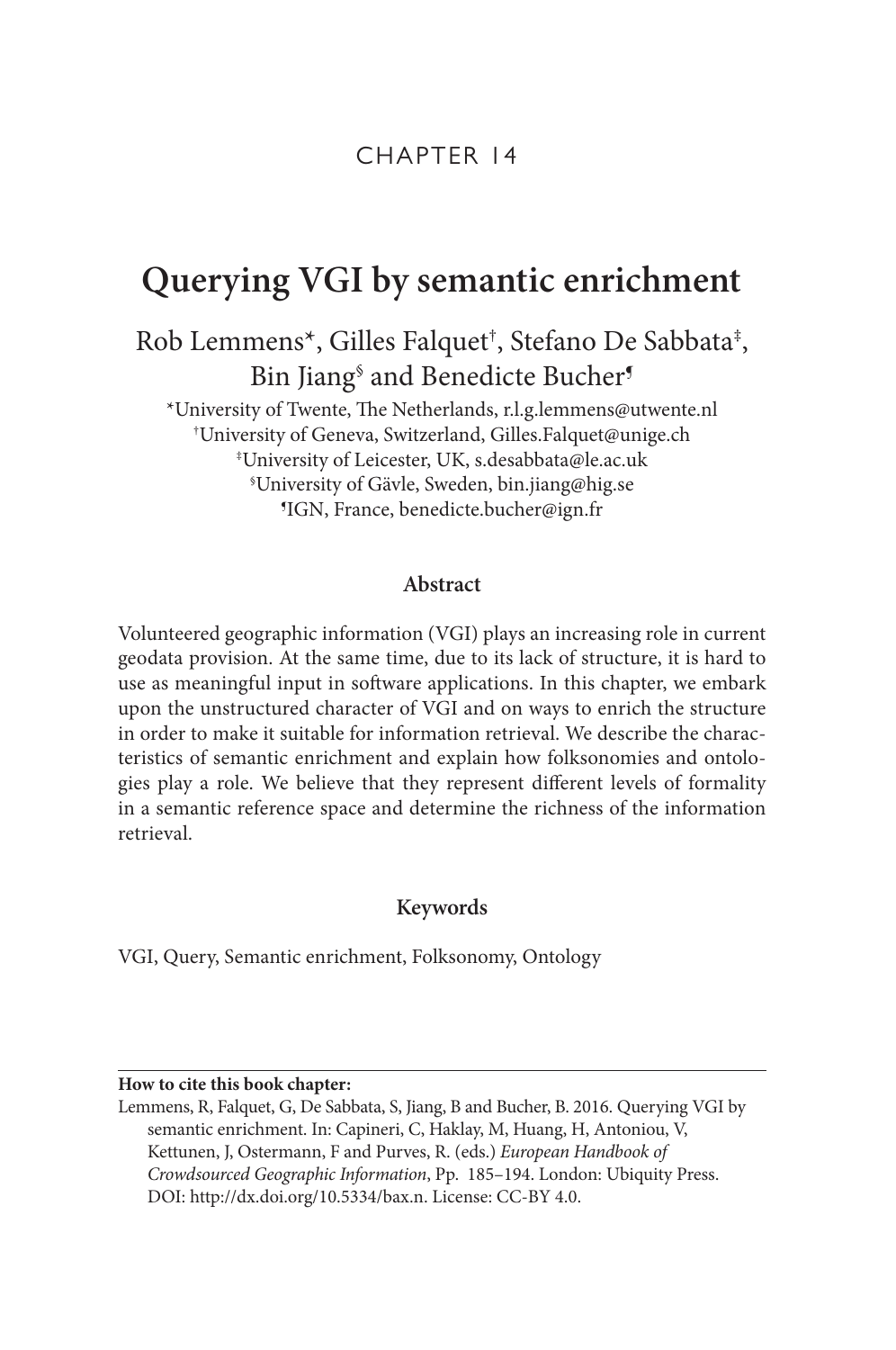# **Introduction**

Recent developments in personal computing, GPS and Web 2.0 technologies are enabling a wide web audience to actively contribute to geo-information through the internet. Information obtained in this way – commonly referred to as volunteered geographic information (VGI) – is often difficult to query due to several reasons.

The complexity of querying is rooted in the informal, unstructured, heterogeneous nature of VGI, which is often published without a description of its context. Those issues are inherent to the process by which VGI is produced, i.e. by individuals who are in most cases not concerned with the query process. This chapter investigates how the process of querying VGI can be improved by semantically enriching it during its production and after it is published. The enrichment connects VGI to well-known concepts which are captured in both informal structures (folksonomies) and formal structures (ontologies). A folksonomy represents a particular domain through a set of user-generated tags/topics of domainrelated information, whereas an ontology constitutes a domain more rigorously through the representations of logical relationships between concepts used in that domain. In this research we differentiate the semantic enrichment along the line of informal-formal conceptualization, i.e. evaluating conceptual bases ranging between folksonomy and ontology, supporting the enrichment of VGI.

The main point we want to stress is that VGI implies further degrees of freedom and expression for the users, which can enable new, different narratives in collecting, describing, and representing geographic information. At the same time, this intrinsic diversity requires the creation of 'interfaces' between VGI datasets and any algorithm aiming to analyze them, in order to translate the folksonomy (representing the vocabulary used in the VGI) into the structure used by a query algorithm. This is a challenge in terms of 1) the ad-hoc work necessary to deal with the data and 2) the errors, misinterpretation, and information loss in the translation.

We pose the following main research question and set the scene for its discussion, but do not claim to answer it yet fully: how does varying the level at which a top-down ontology is applied to a bottom-up folksonomy change the understanding of underlying data, and thus the ability of querying VGI?

The goal is to query VGI sources such as Tweets, commented photos and news items about the named features they contain. Typical queries are

- what is the location of a feature named X?
- what is the footprint of a feature named X?
- what are the features located at or near P?
- what are the features with type T?

In some cases this involves the harvesting of implicit geographic information (see also Kessler et al. 2009) and in other cases such information cannot be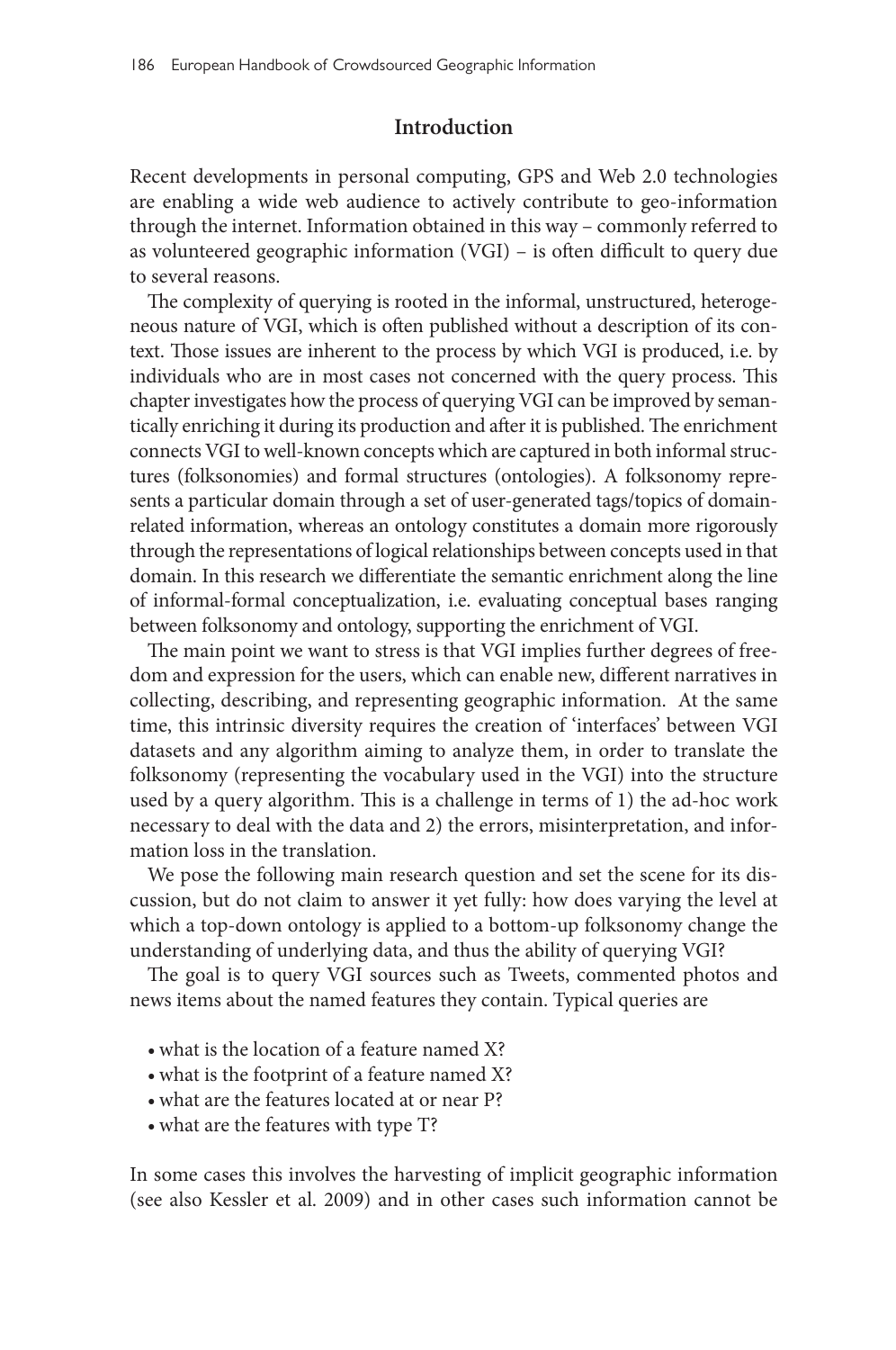directly extracted from the VGI itself and it needs to enriched with more formally structured information obtained from related sources, such as Wikipedia, OpenStreetMap, Geonames, etc. (see Smart et al. 2010).

#### **Terminology of semi-structured data**

VGI may appear as structured, semi-structured and unstructured data. Kitchin (2014) defines structured data as data 'that can be easily organized, stored and transferred in a defined data model', thus encompassing all data that can be represented and dealt with using relational databases and other technologies or representational models such as object-oriented languages or description logics. As a result, this kind of data can be straightforwardly processed through algorithms and visualized using graphs and maps. By contrast, semi-structured data don't have a, rigid, regular, or complete predefined data model/schema as required by traditional databases (Abiteboul 1997), though having 'a reasonably consistent set of fields' (Kitchin 2014). These include content that could barely be coded in a relational database, while still being characterized by irregular and flexible structures. Abiteboul (1997) provides a clear explanation of how HTML pages are a good example of semi-structured data, due to their lack of uniformity, and ample use of plain text. Finally, data is defined as unstructured if it has no structure that can be identifiable as common for the whole dataset, despite each element of the same dataset might have its own internal structure, which is not shared by any other element.

On such basis, most VGI content would be classified as semi-structured data, as few datasets could be straightforwardly dealt with in a relational database. Instead VGI datasets commonly use loose data definitions and categorizations, which are flexible and constantly edited by the same users, as well as more suitable to describe large quantities of vague information. A good example of loose categorization of geographic data can be found amongst the OpenStreet-Map (OSM) map features — which include over eight thousand different userdefined kind of shops.

Most VGI content would also fit in Kitchin's (2014) definition of 'captured' data', that is data that has been directly captured through some device with the specific intention of capture the data. However, it might be argued that geotagged information, such as photos, entail 'exhaust' geographic data (implicitly included geodata) in the form of GPS coordinates in the image header that is, as byproduct of capturing the photo, but not as main outcome of the process.

#### **Characterizing the heterogeneity of VGI**

VGI is very heterogeneous and diverse, due to three major reasons.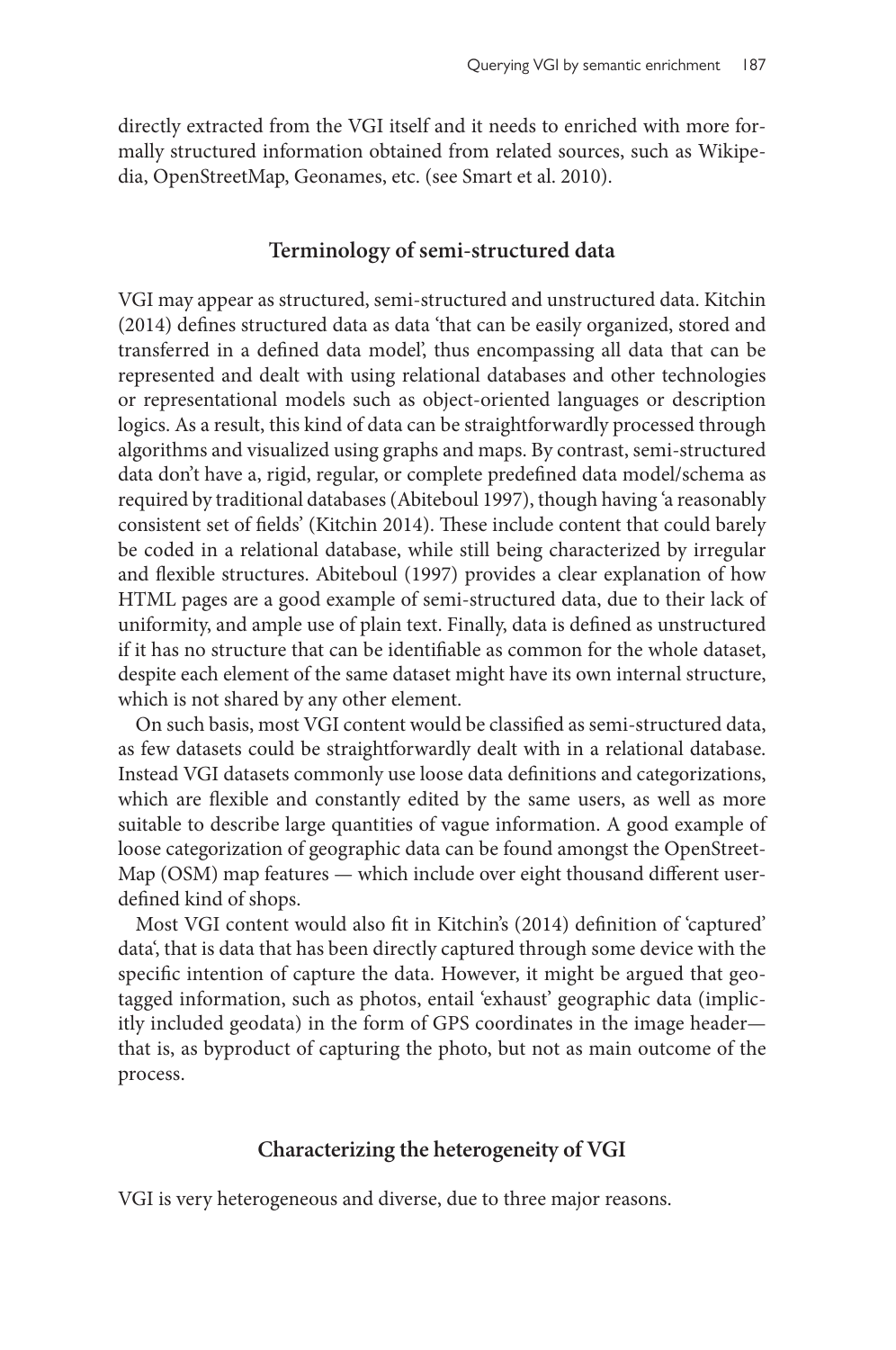First, geographic features are very heterogeneous, since there are far more small geographic features than large ones. Using a more scientific terminology, geographic features are fractal or scaling (Jiang & Yin 2014), and they are best characterized by some heavy tailed (Zipf 1949) rather than Gaussian-like distributions. There are, for example, far more small street blocks than large ones. The small street blocks can be named as city blocks in cities, while the big street blocks are called field blocks in the countryside. The small street blocks constitute cities or natural cities to be more precise, whereas the large street blocks collectively form the countryside.

The heterogeneity of OSM data can be examined from various aspects such as element sizes, the number of edits, and the number of users for each element (Ma et al. 2015). For example, the element size ranges from 3 up to 5,000,000, the number of edits for each element can go up from 1 to 2,000. It is the heterogeneity that makes VGI unique and powerful in comparison to authoritative geographic information. It is the heterogeneity that makes VGI differ fundamentally from small data. It is the heterogeneity that makes researching VGI interesting and exciting. We should go beyond small data thinking such as Gaussian distributions and Euclidean geometry, and towards big data thinking such as heavy tailed distributions and fractal geometry.

Second, VGI can be produced through different methods and technologies, implying different levels of structural rigidity, ranging from menu entries to free text entries. This has important implications for semantic querying (see Section 6). The same VGI dataset may contain structured, semi-structured and unstructured data. For instance, the geometric part of OSM or the data/ time metadata of Twitter are structured, as there is a fixed schema for them; additional information about geographic features in OSM consists of semistructured sets of tag-value pairs; and the content of some fields are unstructured texts. In OSM, tags can be freely created by the user and the way people assign a geometry to a feature is not always consistent throughout the project (with different scales typically (Touya & Brando 2013)).

Third, VGI contributors may come from very diverse geographic, cultural, and technical backgrounds, and thus might be accustomed with different terminologies, or have different narratives. Some VGI is produced with a shared conceptualization that can be a set of tags or a category graph (like OSM or DBpedia), yet the production of data with this conceptualization in mind is done differently depending on contributors (Brando & Bucher 2010). An example is mapping of crimes, where people can interpret the levels of violence differently. Besides, sets of tags evolve over time. Hence, if data have not been tagged with a specific tag, it might just be due to the fact that that tag did not exist when they were produced.

The heterogeneity of geographic features, modes of production, and contributors' background are all contributing to the fact that the quality of VGI is often disputed and that even the quality itself is heterogeneous.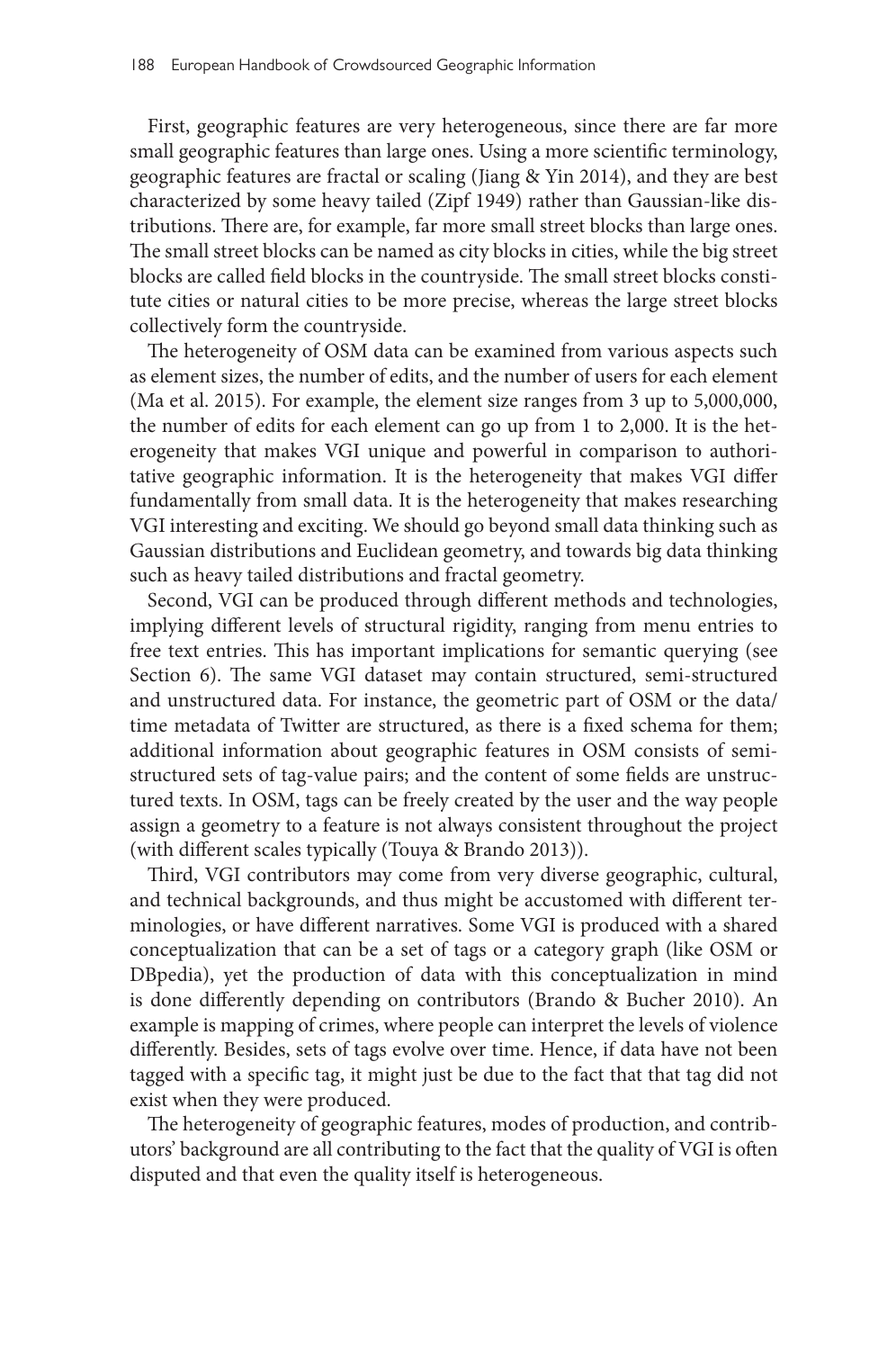# **Folksonomies and Ontologies for querying VGI**

Writing an algorithm to perform a task on a given data source, or querying this source, can be better accomplished if the meaning of each element of the source is well defined. In traditional structured sources this meaning is conveyed by a database schema or a datatype definition expressed in a database or programming language. In VGI the situation is different because 1) the schema, if it exists, may not be sufficient, due to various interpretations by the users, and 2) many VGI sources are only semi-structured, without any centrally defined schema. Therefore it is necessary to rely on some semantic resource to represent the meanings of the data elements.

There are several types of such semantic resources, ranging from the most informal (folksonomies or glossaries) to the most formal (formal logical ontologies). These resources, generally known as knowledge organization systems, can be characterized along two axes: 1) the structure complexity of the underlying data (tags, classes, hierarchical relations, etc.) and 2) the formalism used to express concept definitions. [Figure 1](#page-4-0) presents a classification, along these axes, of the most frequently used knowledge organization systems.

# **Semantic enrichment of VGI**

Semantic enrichment refers to the process of making information more meaningful by adding explicit structure, metadata, definitions, etc. Explicit means that the result is queryable.



<span id="page-4-0"></span>**Figure 1:** Informal and formal semantic reference space.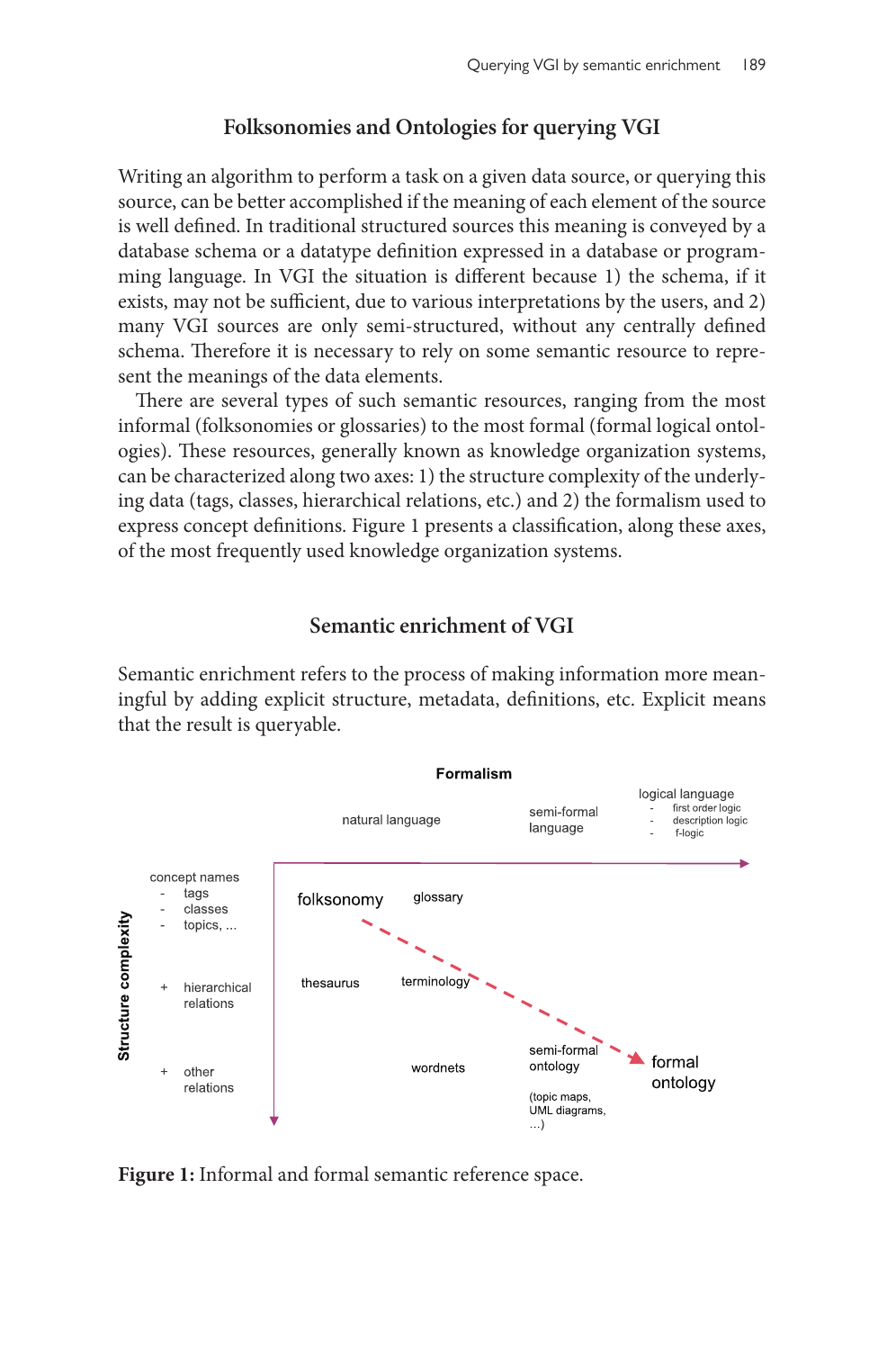

<span id="page-5-0"></span>**Figure 2:** Semantic enrichment process.

The result of the enriching process obviously relies on the syntax and semantics of the target information and the enriching information source and the way in which the enrichment is performed (see [Figure 2](#page-5-0)). We highlight three aspects which are crucial for a successful usage of the enriching process: 1) The semantics of the enriching source, 2) The semantics of the enriching information and 3) The syntax of the enriching information.

Targets can be free text in which case grammar rules provide the enriching information source and semantic enrichment is done through natural language processing (NLP) (see for example Peñas & Hovy 2010). In some cases the enriching information is intrinsically held in the target itself, such as relationships between items in a photo databases, such as Flickr. In such cases cooccurrence and data mining methods can be used to make these knowledge explicit (Deng et al. 2009).

In other cases the enriching information source is constituted by other sources, such as

- 1) (for exhaust-like data): web resources, sensors, gazetteer information (see Graham & De Sabbata 2015), etc.
- 2) (for 'captured data'): shared 'guidelines', each capturer's skills and intention, tasks assignment between several capturers, and the capturers' abilities to work together.

The second category can be captured by context models and provenance (background on how the information was produced) as reported in (Abel et al. 2012). The enriching information appears itself in different forms, for example as an ontology (see Lacasta et al. 2012).

In geospatial applications the semantic aspects of space put an extra constraint on semantic enrichment. Ballatore et al. (2011) combine a semantically-rich and spatially-poor ontology (DBpedia) with a spatially-rich and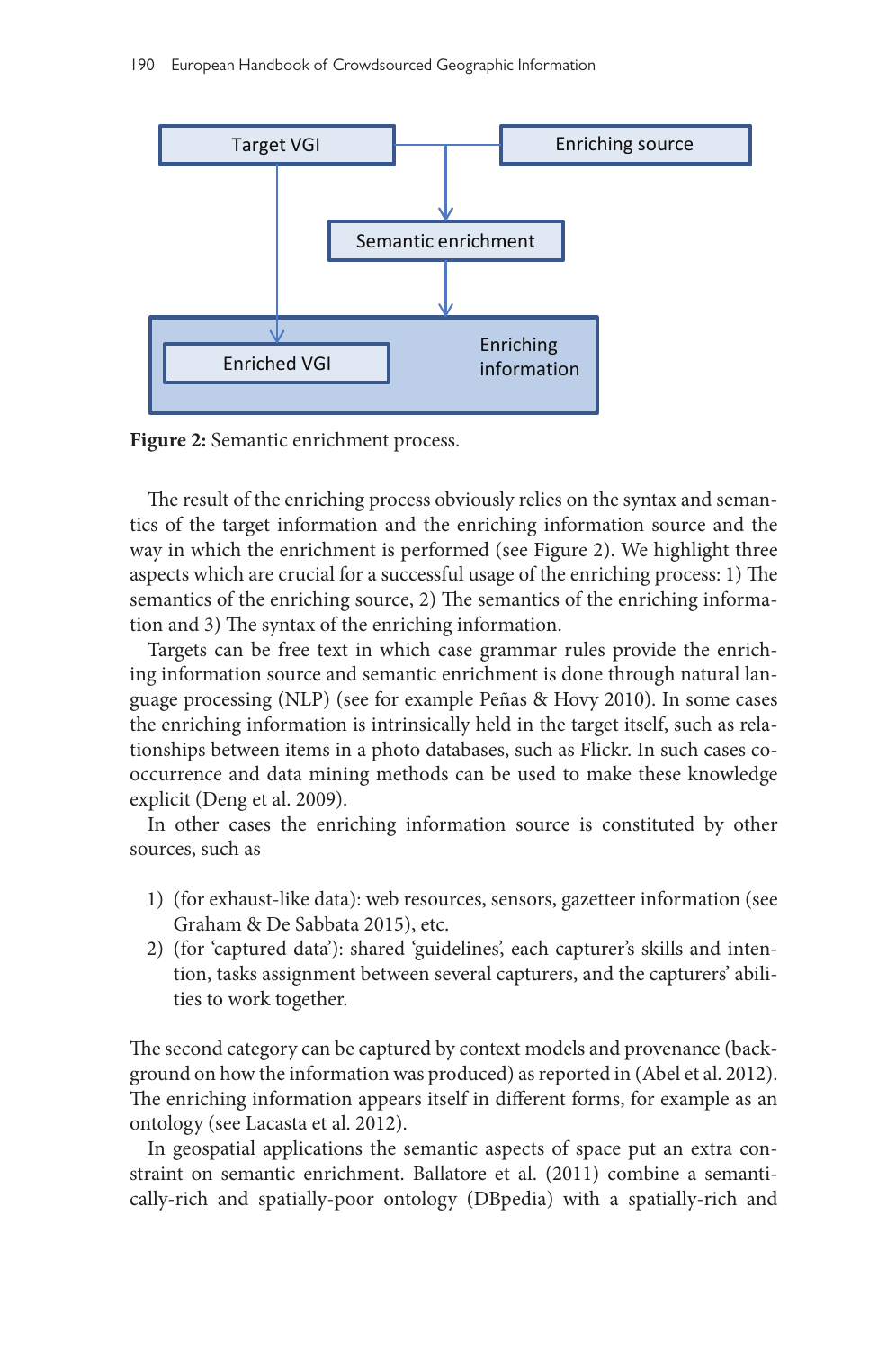semantically-poor VGI dataset (OpenStreetMap) to facilitate spatial knowledge discovery. As geo-information is so often constructed through multi-function workflows, provenance plays an important role in understanding the created geo-information. In addition, in VGI projects we think it is relevant to capture what people intended to do with the VGI at hand.

The result of the semantic enrichment can range from an ontology to more light-weight schema elements. Such enriching information can exist as separate entities relating to the target information or can be embedded within the target as metadata. As such they provide a more meaningful view on the target data and the basis for more meaningful queries, as described in the next section.

#### **Towards semantic queries**

In this section we show the different uses of semantic enrichment when querying a VGI source. For each structure level (structured, semi-structured, unstructured) we study what can be done with and without semantic enrichment: what are the problems and limitations with 'direct' queries on the VGI source and how different types of enrichment can help.

The main problem that arises when querying the structured part of VGI lies certainly in the differences in terms of quality and semantics that occur in the attribute values. E.g. a time value may be expressed in local time or in UTC, a length with different units of measurement, etc. These variations may ultimately render query results very imprecise or even meaningless.

The semantic enrichment of structured data may connect structural elements (table and attribute names) or data elements (attribute values) to semantic entities in some knowledge organization system.

The semantic enrichment of structural elements can be exploited by metalevel queries that help build correct queries. For instance: Find the tables and attributes that hold information about employment rates. This is particularly useful when the database schema is large and complex. Any type of knowledge organization system can be used for this purpose. In a geographical context, enrichment can be done for example by making geographic properties explicit, e.g. that a bridge is part of a road, 'built-up area' is an aggregate of building features, etc.

If the enrichment is done with a formal logical ontology, it becomes possible to express deductive queries (such as in the programming language Datalog) that can produce results not computable with standard SQL queries.

The semantic enrichment at the data level consists in associating attribute values to descriptors that make them meaningful (units, scale, accuracy, etc). These descriptions can then be used to augment the queries with selection criteria or transformation functions to produce higher quality results (e.g. select only those data that have a sufficient accuracy and a given unit of measurement).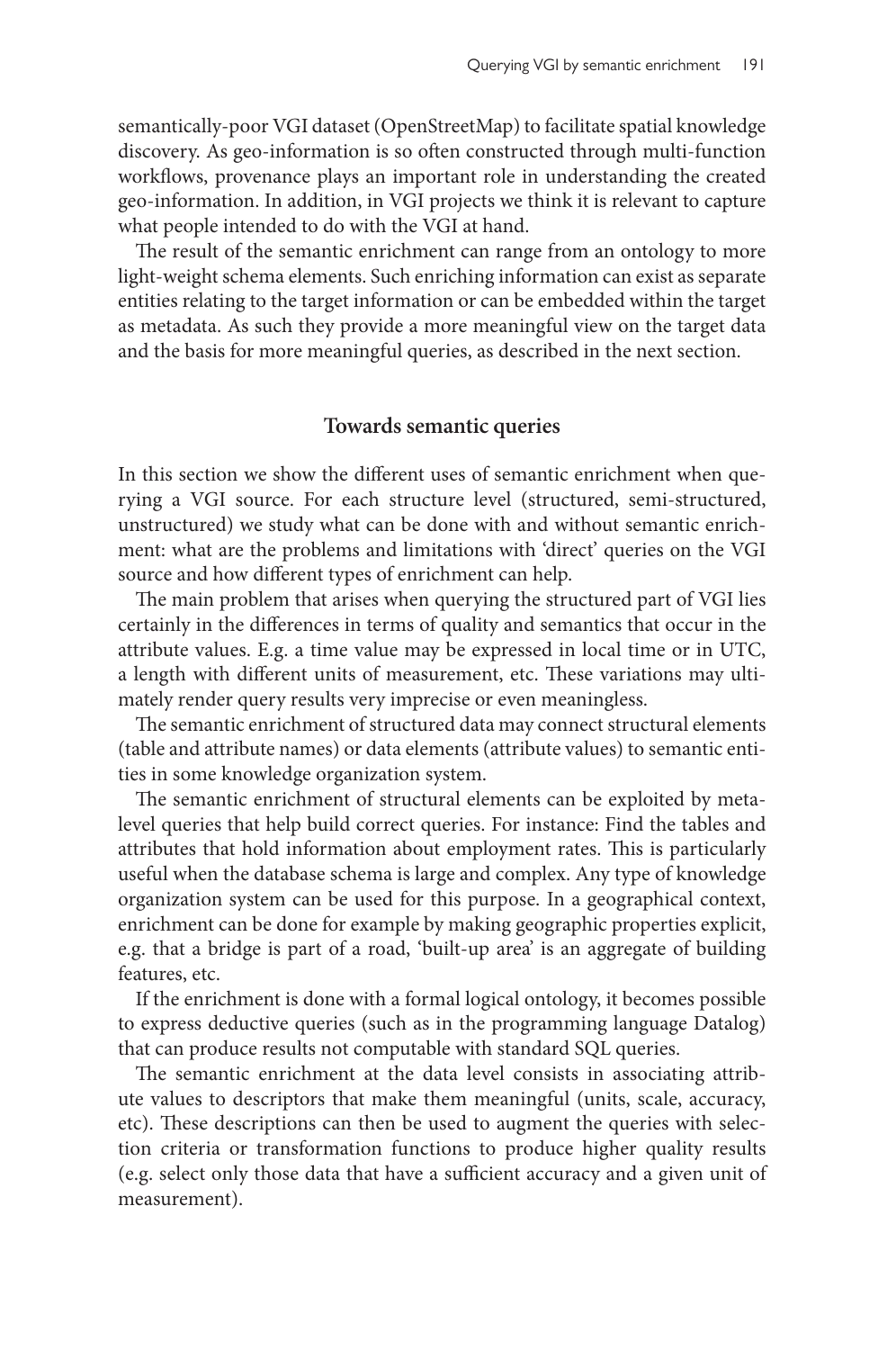Since VGI sources essentially link data to geographic entities, a natural enrichment consists in annotating the data elements to entities in some geographic knowledge source, such as Geonames or a geographic ontology. This will allow for semantic queries that combine geographic knowledge and other data.

Semi-structured VGI presents additional types of problems. Since the schema is generally not controlled, users can create multiple structures to represent the same real world phenomenon. For instance, the DBpedia database has at least five different properties to describe a person's birthplace, even though these names are obtained from supposedly structured 'infoboxes' of Wikipedia. This leads to complex queries in which all the possible property and value names must appear, e.g. {?x ex:placeOfBirth ?p} union {?x ex:birthplace ?p} union {?x birthPlace ?p} in a SPARQL query. The problem is of course worse with sources in which users regularly define new attribute names and values, as is the case in OpenStreetMap. In some situations it may become almost impossible to express consistent and complete queries.

For querying semi-structured VGI, the role of the semantic enrichment is essentially to describe and unify (or differentiate) the multiple naming schemes produced by the users. If the names used in the VGI source are associated to corresponding entities in an ontology, then the ontology's vocabulary can be used to express 'unified' queries that can be automatically rewritten into the VGI's vocabulary to produce a (complex) query on the VGI source.

In the case of OpenStreetMap, many tags may designate the same concept and a single tag may designate different concepts in different contexts. For instance, the semantic query roadType *motorway* will return features (roads) tagged with roadCategory motorway, roadCategory highway, roadCategory turnpike, category, turnpike, type motorway, etc. And in case the formal language models more relationship types, it will also indicate related features such as bridges, traffic lights, etc.

The abstraction level of the ontology used for the enrichment will determine the level of (semantic) detail of the queries. A high level ontology will unify many different names of the VGI into a single high level concept, while more precise (domain specific) ontologies will enable queries that are closer to the VGI's level of granularity. A similar remark applies to the geographic axis. The geographic precision of the results will depend on the scale and precision the geographic ontology that is used to enrich the VGI source. Moreover, if the enrichment structure possesses a rich semantic structure, with subclass relations or more sophisticated axioms, it will support a more expressive query rewriting. For instance, a query about Artists could be rewritten as a query about its subclasses Painters, Sculptors, Musicians, etc. if the Artist concept is not directly represented in the VGI source. In more than one case one should combine several ontologies to support the queries (see for example Lemmens & Kessler 2014).

In semantic enrichment a basic effort consists of associating texts with the concepts they deal with, this is generally accomplished with techniques such as word sense disambiguation and named entity recognition (in particular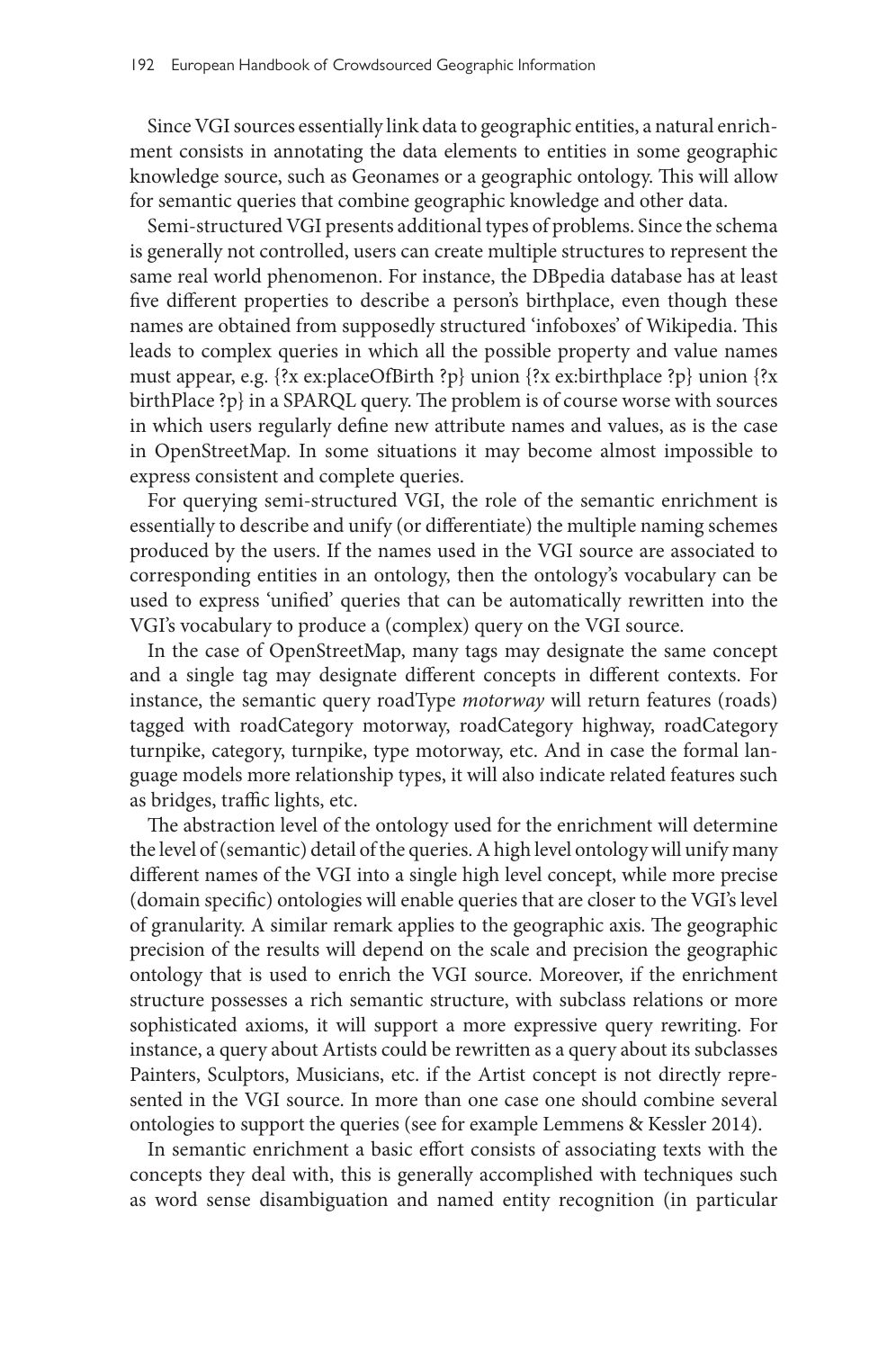geographic entity recognition). In this effort, one has to implement methods that are able to deal with the vagueness of information. With this kind of enrichment, semantic queries can answer questions such as 'find the data elements (texts) about the concept X'. Higher levels of enrichment consist in extracting precise information (facts) from texts. This amounts to transform unstructured sources into (semi-)structured ones, which is still an open research challenge.

#### **Conclusions and recommendations**

The semi-structured nature of VGI causes without doubt problems in the querying of its contents. We have presented several ways of imposing structure in order to facilitate more meaningful queries. Even the most basic queries, which go beyond text search, rely on some kind of structure. Whether the right degree of structure can be created depends on the success of the semantic enrichment process. In case of VGI, there are a variety of options, for which some of them rely on the reference to geodatabases. Semantic enrichment is basically constituted by linking the VGI to ontological concepts and their relationships.

We believe that some of the enriching information sources need curation as they are often ambiguous themselves. The level of enrichment needed, for which the semantic reference space is positioned between folksonomy and formal ontology, depends on the type of queries and needs to be further investigated with practical use cases.

#### **References**

- Abel, F., Hauff, C., Houben, G., Tao, K., & Stronkman, R. 2012. Twitcident: fighting fire with information from social web streams. In: WWW 2012 Companion, pp. 305–308. DOI:<http://doi.org/10.1145/2187980.2188035>
- Abiteboul, S. 1997. Querying Semi-Structured Data. In: *Proceedings of the 6th International Conference on Database Theory*. London, UK, Springer-Verlag, pp. 1–18. Retrieved from: <http://dl.acm.org/citation.cfm?id=> 645502.656103.
- Ballatore, A., & Bertolotto, M. 2011. Semantically enriching VGI in support of implicit feedback analysis. In: *Lecture Notes in Computer Science* (including Subseries Lecture Notes in Artificial Intelligence and Lecture Notes in Bioinformatics). 6574 LNCS, pp. 78–93. DOI: [http://doi.org/10.1007/978-](http://doi.org/10.1007/978-3-642-19173-2_8) [3-642-19173-2\\_8](http://doi.org/10.1007/978-3-642-19173-2_8)
- Brando, C., & Bucher, B. 2010. Quality in User Generated Spatial Content. In: *A matter of specifications, 13th International Conference on Geographic Information Science (AGILE'10)*, 10–14 May, Guimarães, Portugal.
- Deng, D.-P., Chuang, T.-R., & Lemmens, R. 2009. Conceptualization of place via spatial clustering and co-occurrence analysis. In: *Proceedings of the 2009*